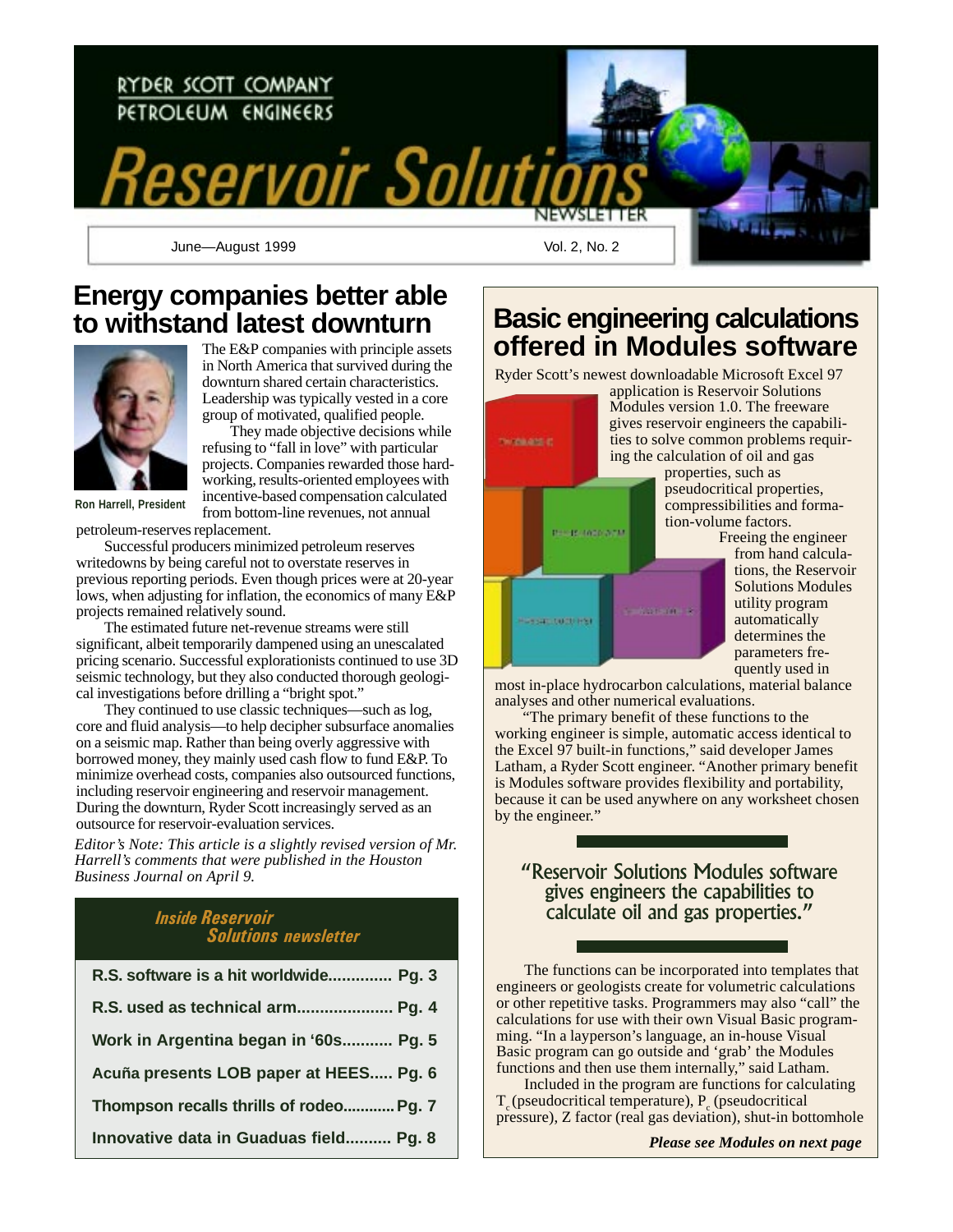pressure,  $C<sub>s</sub>$  (gas isothermal compressibility),  $C_{w}$  (water isothermal compressibility),  $C_{\circ}$  (oil isothermal compressibility),  $B_0$  (oil formation volume factor) and  $B_{g}$  (gas formation volume factor) — all of which are based on widely accepted algorithms and industry standard practices that have been enhanced by Ryder Scott for ease of use and accuracy.

"Overall, these functions provide the technical professional or student the means to efficiently solve many time consuming tasks. Stay tuned for updates in the future," said Latham.

The freeware is accessible for downloading in the Download section of the Ryder Scott website at www.ryderscott.com. The site section contains instructions for installation as well as the submission form that must be filled out and electronically sent back over the Internet to Ryder Scott. The firm will then e-mail a password to the user that enables the Modules program.

This latest program is the fourth in a continuing series of periodic releases available to the industry over the Internet. (See article, *Ryder Scott software is a hit*

#### **Publisher's Statement**

*Reservoir Solutions* newsletter is published quarterly by Ryder Scott Company Petroleum Engineers. Established in 1937, the reservoir evaluation consulting firm performs more than 1,000 consulting studies a year. Ryder Scott has issued reports on more than 200,000 wells or producing entities in North America. The firm has also evaluated hundreds of international oil and gas properties involving thousands of wells. Ryder Scott multidisciplinary studies incorporate geophysics, petrophysics, geology, petroleum engineering, reservoir simulation and economics. With 115 employees, including 64 engineers and geoscientists, Ryder Scott has the capability to complete the largest, most complex reservoirevaluation projects in a timely manner.

#### **Board of Directors**

| Raymond V. Cruce          | Sı |
|---------------------------|----|
| Chairman and CEO          | R  |
| <b>Ronald Harrell</b>     | Jc |
| President                 | Jc |
| Don P. Roesle             | Jc |
| Exec. V. President        | K  |
| Harry J. Gaston           |    |
| <b>President Emeritus</b> |    |

: Vice Presidents: alph H. Fellows e P. Allen John R. Warner John E. Hodgin ent A. Williamson

Reservoir Solutions Editor: Mike Wysatta Business Development Manager

Ryder Scott Company 1100 Louisiana, Suite 3800 Houston, Texas 77002-5218 Phone: 713-651-9191; Fax: 713-651-0849 Denver, Colorado; Phone: 303-623-9147 Calgary, AB, Canada; Phone: 403-262-2799 E-mail: info@ryderscott.com Web site: www.ryderscott.com

*Modules—Cont. from Page 1 with users worldwide*, on the next page.)

Ryder Scott professionals use Modules and the other available freeware programs internally. However, these downloadable programs are not designed to be substitutes for the more sophisticated suite of evaluation tools required by and used by Ryder Scott for complete indepth analyses.

*Editor's Note: Ryder Scott does not guarantee or warrant the accuracy or reliability of this software and disclaims its fitness for any particular purpose.*

### **Coming in September**

**Deepwater Reserves Booking Practices Survey—Recently, Ryder Scott surveyed deepwater Gulf of Mexico operators to find out what methods they use to initially book proved reserves for U.S. SEC reporting purposes. Only respondents will receive the full survey results, but** *Reservoir Solutions* **will publish a summary of the findings, which should clear up some questions about the industry "norm" for booking practices in the GOM deep water.**

**Coalbed Methane—While the rest of the world is beginning to realize the promise of large coalbed methane deposits, E&P companies in the U.S. have taken advantage of economic incentives and new extraction technology for years. Now the U.S. CBM industry is peaking. Ryder Scott has performed reservoir studies in all major producing basins in the U.S. as well as elsewhere internationally.**

**Seeing is believing—A familiar and often reliable adage. But, if spoken while looking at seismic data, another old saying should come to mind skepticism is the first step toward truth. Seismic reflection data, especially from high-resolution 3D surveys, help define a majority of the oil and gas reservoirs studied by Ryder Scott. The information contained in a seismic data volume commonly allows mapping and booking of reserves beyond what is proven by wells alone. However, using this information always requires consideration of the many factors that can conceal, exaggerate or distort the geology of a reservoir.**

#### \$27.00 \$4.50  $-WD$ - Brent ۰ \$24.00 \$4.00 - US Composite Gas \$21.00 \$3.50 30 Price, S/Bb \$18.00 \$3.00 Price, \$15.00 \$2.50 å \$12.00  $200$ \$9.00 \$1.50 \$1.00 \$6.00 Jan-94 Jan-95 Jan-96  $Jan-97$ Jan 98 Jan-99

**The West Texas Intermediate Crude (WTI) prices are the posted prices of Exxon Co. USA published in the** *Crude Oil Price Bulletin Summary***. Composite spot gas prices are the wellhead prices published in the** *Natural Gas Week* **newsletter. Brent oil prices are the published, posted prices available to the general public from commodity quotation services over the Internet.**

### **Benchmark oil and U.S. composite gas price history**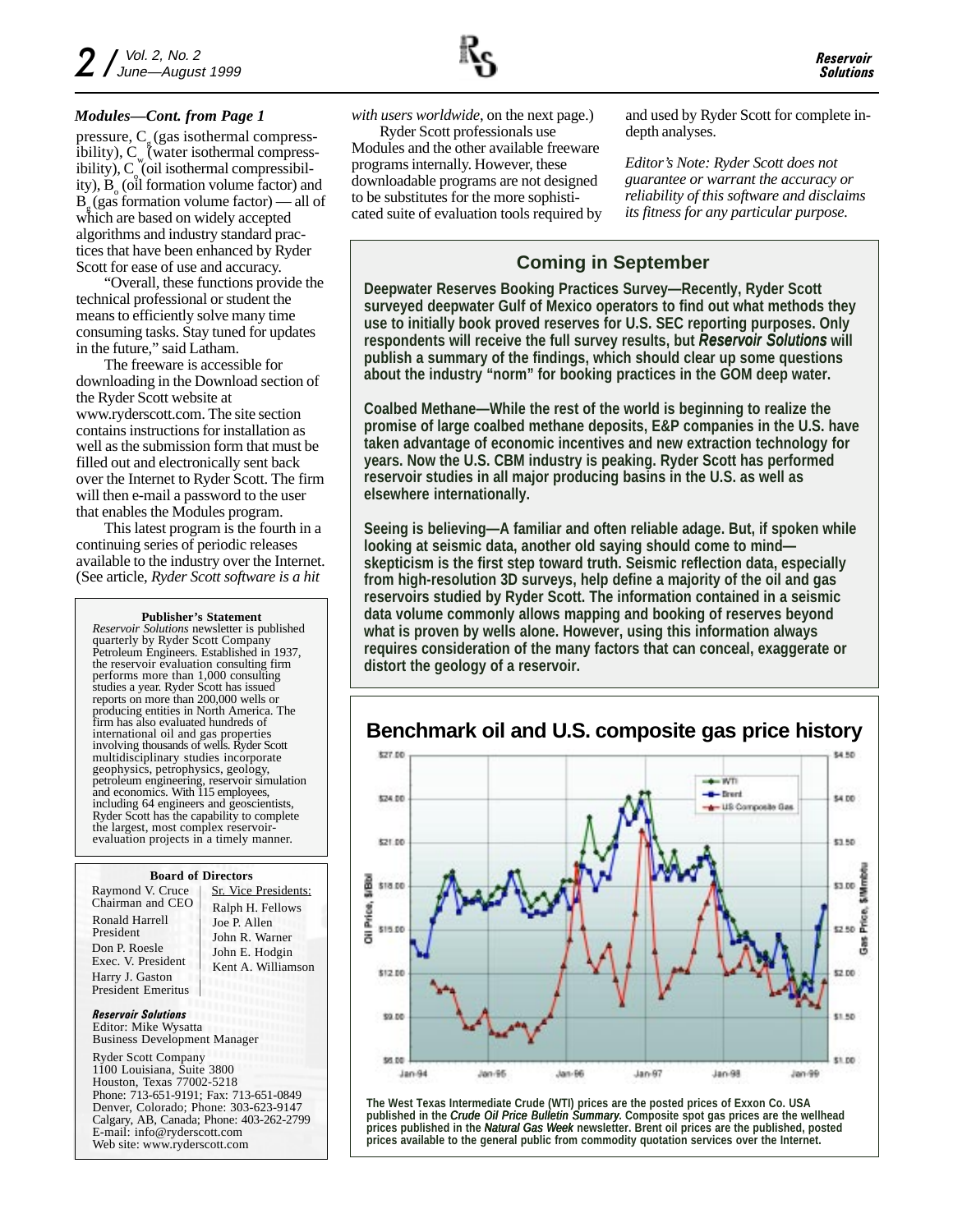

**Countries where Ryder Scott software is used**

## **Ryder Scott software is a hit with users worldwide**

*Freeware proliferates in 19 countries as downloaders share programs with others in the industry*

More than 200 technical and financial personnel around the world have downloaded the free Excel applications developed by Ryder Scott. "Many of those users have shared the programs with colleagues. We don't know exactly how many copies are currently in use, but it is quite a few more than 200," said James Latham, the Ryder Scott engineer who developed the programs.

The firm offered the first program last September. The material balance application for gas, gas-pressure analysis program, QuickLook economics evaluation application and Reservoir Solutions Modules utilities program are available for downloading from the Ryder Scott web site at www.ryderscott.com.

Here are a few responses from users:

• "I use the flowing bottomhole" pressure feature, because we don't take many true bottomhole pressure surveys in the shallow Antrim play. All we get is surface data. I use QuickLook to see if I should do a full-blown economic analysis for corporate review."— William K. Morrison, CMS Energy Oil & Gas Co.

• "I use the P/Z calculation for reserves estimates, production-performance monitoring, drilling, workover and compression recommendations. I

use the material-balance program frequently and find it to be a useful analytical tool."— Barry Langham, Chesapeake Operating Inc.

• "I use the absolute open flow feature. The gas well analysis program is quick and simple to use."— Lorne Schoenthaler, Gulf Canada Resources Ltd.

• "I use three programs. QuickLook is a great quick-screening tool for nonstructured people who may not be 'power users.' The program is great for credibility, a standard way of showing engineering results and much better than (another economic evaluation program) I previously used."— Glenn Sliva, petroleum engineer, Lone Cypress Engineering Inc.

• "I've been using the material balance program the most. It is great for a geologist doing 'scoping' work before getting the 'real' reservoir engineers involved."

"I am a user of (other commercial applications) and feel the ones Ryder Scott has written are better and/or complement the other programs."— Bruce Archinal, vice president, Pogo Producing Co.

• "The material balance program works very well. I've been using it for work on some gas fields in south Texas. I like the ease of use for raw data entry. Comparatively, I have been using an

older, commercial Excel spreadsheet application that is not pretty, but gets the job done."

"The Ryder Scott program is a little easier to use and the graph and calculated results are a bit more pleasing too. In the spirit of shared technology within the petroleum engineering profession, I applaud those people within Ryder Scott for their effort. Great job!"— Richard Starkey, Coda Energy

• "Currently, I use the P/Z analysis program. It's excellent, the graphics present exactly what is needed and the data inputs are very user friendly. I'm very pleased with the program and will check in periodically to see if any new programs are out there."

"I used your program in one situation on an offshore reservoir. The P/Z program took only five minutes to setup. It's been very beneficial to the company and me."— Ed Skrljac, petroleum engineer, Dominion Energy Inc.

• "I have been using the P/Z software to estimate reserves in one of the largest gas fields in the north of Mexico. An initial problem was that we had a Spanish version of Excel, but James Latham from Ryder Scott solved the problem very quickly."— Javier Guzmán, Pemex in Reynosa, Tamaulipas.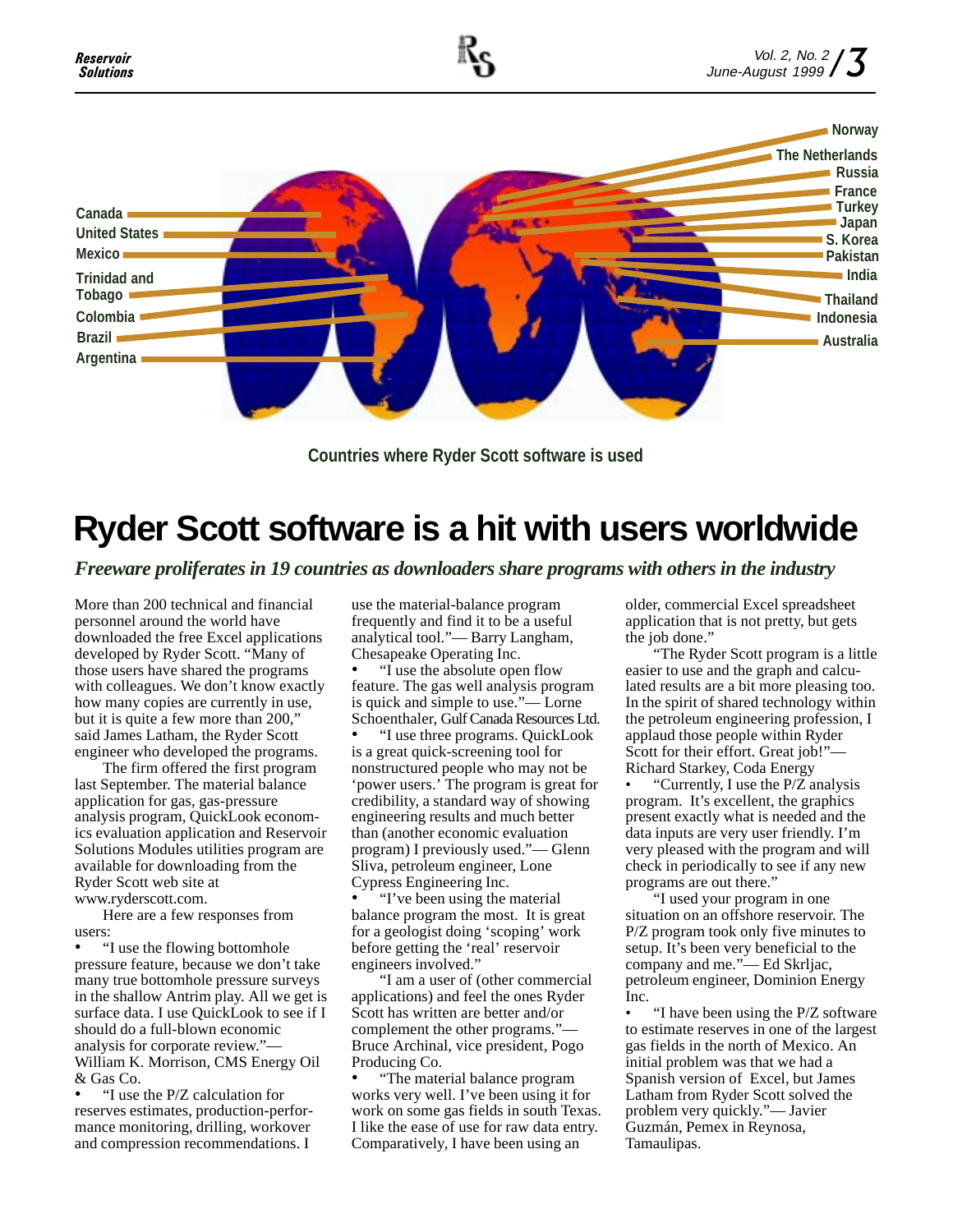## **Areas of South America Evaluated by Ryder Scott**



### **Apco Argentina uses Ryder Scott as technical arm for acquisition evaluation**

Apco Argentina Inc. engages Ryder Scott not only to perform annual reserves estimates of its principal property in Argentina, but also to evaluate prospective acquisitions on an as-needed basis. "Evaluations of acquisitions are done sporadically, so we don't need full-time staff members for that. We do, however, use Ryder Scott on a project basis to complement our internal staff," said Thomas Bueno, general manager at Apco Argentina.

Ryder Scott also acts in that capacity for Williams Cos. Inc., which owns 69 percent of Apco Argentina. Williams International commissioned Ryder Scott in 1997 to conduct a property evaluation of the La Concepcion area offered in Venezuela's Third Round. In that appraisal, Ryder Scott evaluated the potential of La Concepcion and analyzed the performance of existing wells. Ultimately, Williams took an interest in the area under a 20-year operating agreement as a partner with operator Perez Companc of Argentina.

Williams also commissioned Ryder Scott to evaluate the Dacion properties in east Venezuela in a Third Round offering. Last year, Ryder Scott evaluated properties in Venezuela, India and Canada for Apco Argentina for its consideration of a possible merger. The evaluation included data-room work and a review of seismic and economic data from Venezuela.

"Our familiarity with the production-sharing contracts allowed us to efficiently run several economic sensitivities for the Venezuela and India properties," said Herman Acuña, the Ryder Scott engineer in charge.

Ryder Scott has a good reputation in the energy industry. $"$  — Tom Bueno

Also, on behalf of Apco Argentina and Williams, Ryder Scott evaluated properties offered by Premier Oil plc in Malaysia, Thailand, Burma and Pakistan during the "Asian economic crisis." Acuña said, "Given the economic situation in the Asia-Pacific region, it was important to understand both the technical and marketing exposure of the different projects." He performed a risk-evaluation of the properties and a marketability analysis for the gas in Pakistan, Thailand and Burma.

Ryder Scott's goal is to carefully analyze all pertinent data and furnish a reliable property appraisal. Such clients as Apco Argentina and Williams reduce the risks associated with multimillion-dollar acquisitions by commissioning a reliable, independent consultant to review field data.

"We chose Ryder Scott to evaluate these prospects, because the firm has a good reputation in the energy industry and with bankers. We also know the Ryder Scott personnel through years of working together and feel comfortable with them," said Bueno.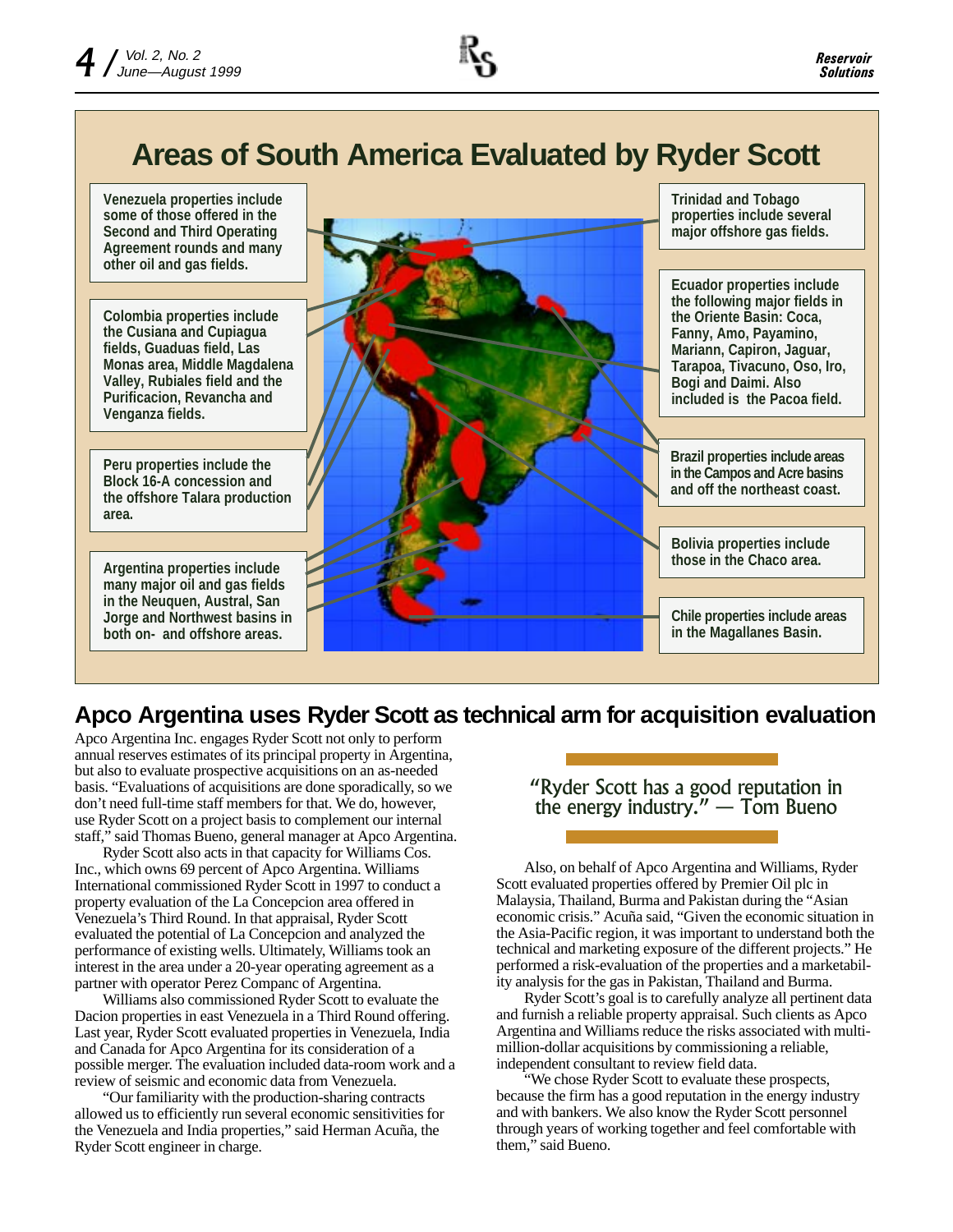

### **Ryder Scott's major work in Argentina began in the 1960s**



Ryder Scott's major consulting work in Argentina began shortly before the reopening of the country's petroleum industry in the 1960s and continues to this day.

The firm was one of a small vanguard of outside service companies operating in Argentina shortly before the country relaxed restrictions and reopened its oil and gas fields to foreign interests in 1967.

**Ryder Scott has performed numerous studies in the (top to bottom) Chaco, Neuquen, Colorado and San Jorge basins.**

In 1966, Ryder Scott contracted with YPF to prepare economic and engineering reports, purchase development equipment and supervise installation. The agreement also called for the firm to supervise waterflood operations in the Barrancas Sur field in Mendoza and Canadon Leon field in Santa Cruz.

 In 1968, a year after the new oil law went into effect, Ryder Scott entered into a 10-year agreement with Bridas Sapic and Home Stake Production Co. of Tulsa, Oklahoma, to supervise production and waterflood operations in two Neuquen basin fields, the El Sauce and Cerro Bandera. From 1964 to 1969, John F. Buckwalter, a partner in Ryder Scott, made 13 trips to Argentina.

"Without a doubt, Argentina has made a vast change for the better during the past few years," he wrote in reference to the liberalization.

During the mid to late '60s, Ryder Scott was involved in



**Earl Douthit, a field technician with Servicios Ryder Scott S.A., inspects a pump at a water-injection plant in the Barrancas Sur field in the Mendoza area of Argentina circa the late 1960s. The firm contracted with YPF to supervise waterflood operations.**



**Ryder Scott's current evaluation team for Argentina comprises (from left) Tina Obut, Ron Rhodes, George Dames, Guale Ramirez, Tom Gardner, Jim Broome and Herman Acuña. In 1998, the Ryder Scott team, under the direction of Ramirez, evaluated properties in Argentina for six clients**

Without a doubt, Argentina has made a vast change for the better during the past few years." - John F. Buckwalter, referring to the period after the reopening of oil and gas fields in Argentina in 1967.

six waterflood oil fields. The Servicios Ryder Scott S.A. subsidiary was formed and offices were maintained in the city of Neuquen and in the town of Cutral-Co in Argentina.

Ryder Scott spun off its subsidiary in 1972. However, the firm continued its work in Argentina, which consisted mainly of field evaluations.

Ryder Scott has recently evaluated major oil fields in two onshore basins, Neuquen in southwest Argentina and Golfo San Jorge in the southeast. Other work includes analysis of oil-producing formations in the Noroeste, Cuyana and Austral basins.

Ryder Scott has also estimated the reserves and performed special field studies of major gas fields in the Neuquen basin. Other gas-property appraisals have focused on areas in the on- and offshore sectors of the Austral basin as well two major gas deliverability studies.

Ryder Scott evaluations of properties in Argentina during the last seven years are quantifiable through 2,500 internal records, each unique in that it contains a mutually exclusive field, well, zone, report date, client or client purpose. 1998 was the busiest year yet as more than 1,000 records show that Ryder Scott performed evaluations for six clients with interests in numerous fields in Argentina.

Guale Ramirez, senior vice president – international, heads up Ryder Scott projects in Argentina. His team comprises engineers Herman Acuña, Tom Gardner, Tina Obut and Ron Rhodes and geologists Jim Broome and George Dames.

Since 1981, on behalf of Ryder Scott clients, Ramirez has either evaluated or supervised appraisals of properties in all major basins of that region.

For further information on evaluation services in Argentina, contact Ramirez at 713-651-9191, ext. 210, or send an e-mail to Guale\_Ramirez@RyderScott.com.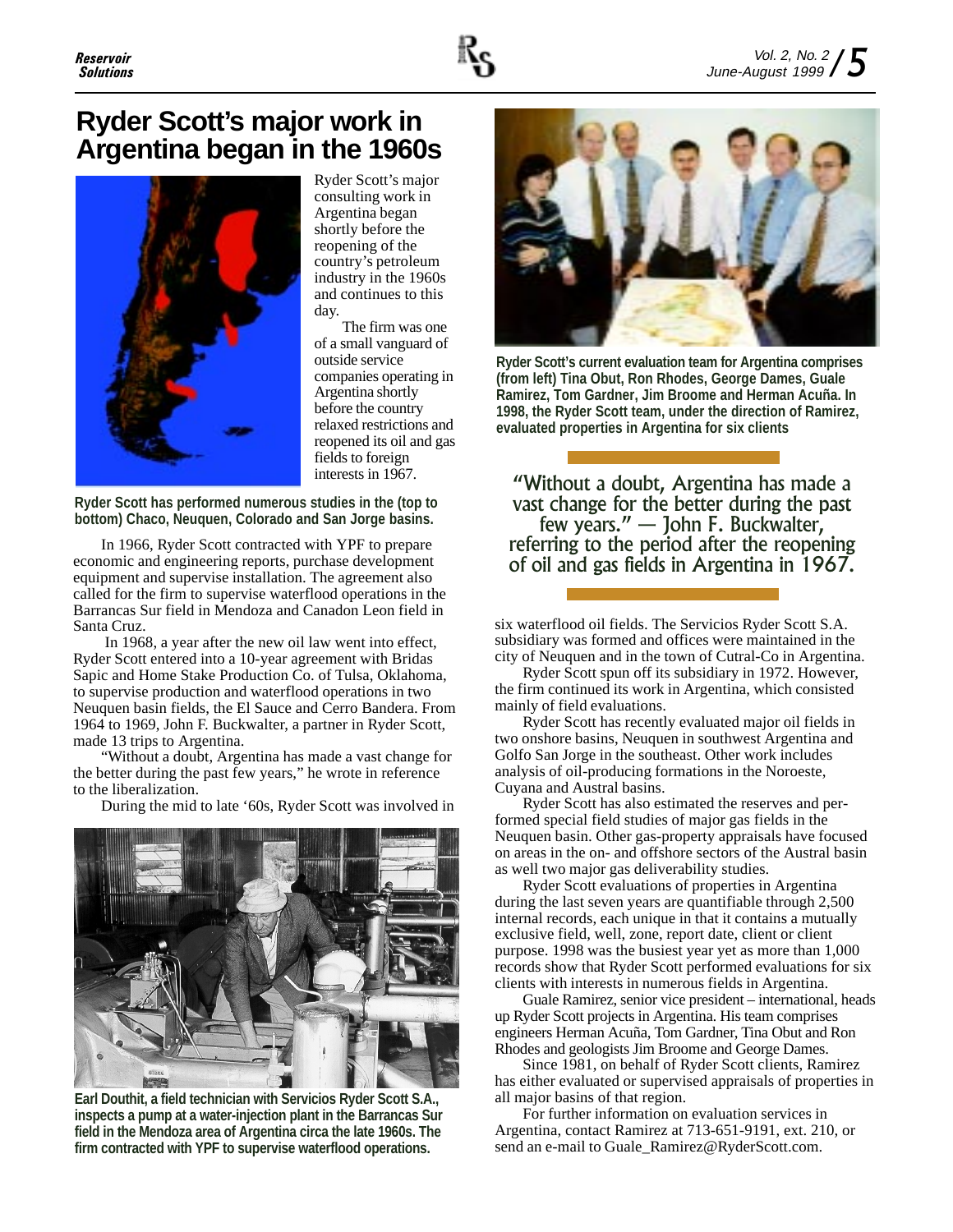

## **Acuña presents methods for quantifying loss-ofbargain damages at the 1999 SPE HEES in Dallas**

International operators, corporate attorneys and consulting engineers who serve as expert witnesses now have a standard reference for calculating sought-after damages resulting from breaches of contract in international agreements. Ryder Scott engineer Herman Acuña presented such a paper at the 1999 Society of Petroleum Engineers Hydrocarbon Economics and Evaluation Symposium (HEES) in March. He wrote the paper with assistance from fellow consultant Forrest A. Garb.

"Quantification of Economic Damages Resulting from a Breach of Joint Venture or Joint Operating Agreement" (SPE paper number 52961) is the first paper published by SPE that discusses the Loss of Bargain (LOB) approach for calculating damages. Whenever a host country reneges on a petroleum contract or nationalizes privately operated properties, the aggrieved parties seek compensation for damages in arbitration and court cases. Usually, the amount of compensation is hotly contested, with both sides supporting their cases with different approaches.

The host country, in the past, typically argued that the amount of the compensation should be based on the book value of the petroleum property. This valuation method provides for only the bare physical assets at the time they were purchased. However, the Iran-United States Tribunal has stated that the assets of investors should be valued as a going concern, taking into account not only the net book value of assets but also such elements as good will and likely future profits.

So based on that precedent, governments have agreed to monetary

The LOB calculation recognizes all profit, even that which is normally transferred to a buyer, as part of the benefits denied to the victim.



**Herman Acuña**

"The FMV approach can seriously underestimate the damage calculations in an LOB... even using the same technical assumptions.

damages tied to the fair-market value (FMV) of the seized properties. That approach attempts to make the investor whole by having the breaching party pay what it would have paid in an openmarket transaction.

However, Acuña contends that the FMV approach does not go far enough. He believes that the FMV approach is not appropriate because it involves an amicable agreement between a seller and buyer and as such, FMV calculations inherently transfer potential profit from the asset to the buyer.

"This has to be true or else a willing transaction would not occur. Property acquisitions are profit driven," said Acuña. On the other hand, in a LOB approach, the buyer is denied any "profits" normally associated with purchase of a property bought at market price. Instead, the LOB calculation recognizes all profit, even that which is normally transferred to a buyer, as part of the benefits denied to the victim.

For that reason, future net revenues under the LOB approach are discounted at lower rates than those derived from the FMV method and as such, the calculation of damages is higher. "The FMV approach can seriously underestimate the damage calculations in an LOB even when both evaluations are conducted using the same technical assumptions," said Acuña. The technical considerations might involve the estimation of hydrocarbon volumes and future production.

He advocates discounting a properly risked future net revenue at the cost of money to account for the time value of money. That discount factor might be interest rates commonly charged in the cost-recovery mechanisms of the Joint-Venture Agreement (JVA), Joint Operating Agreement (JOA) and Production-Sharing Agreement (PSA). The cost of debt incurred to finance the project might also be another discount factor.

Another distinction between LOB and FMV is that a LOB calculation does not include deductions for risk factors under the control of the breaching party or for those risks mitigated by the agreement. For instance, in a LOB approach, when the government breaks the contract, future revenues are not discounted by host-government uncertainty. "Deductions for hostgovernment risk financially benefit the offending party," said Acuña.

In the paper, he cites sample calculations and two case studies. Comparing the cases results in an FMV calculation only 26 percent as high as the LOB quantification, even though both evaluations assumed the same risked reserve base and reservoir producibility.

The HEES, held in Dallas, brought together technical and financial members of the industry involved in petroleum evaluation and economics.

*Editor's Note: The opinions expressed in Mr. Acuña's paper and this article are not necessarily those of Ryder Scott Company Petroleum Engineers.*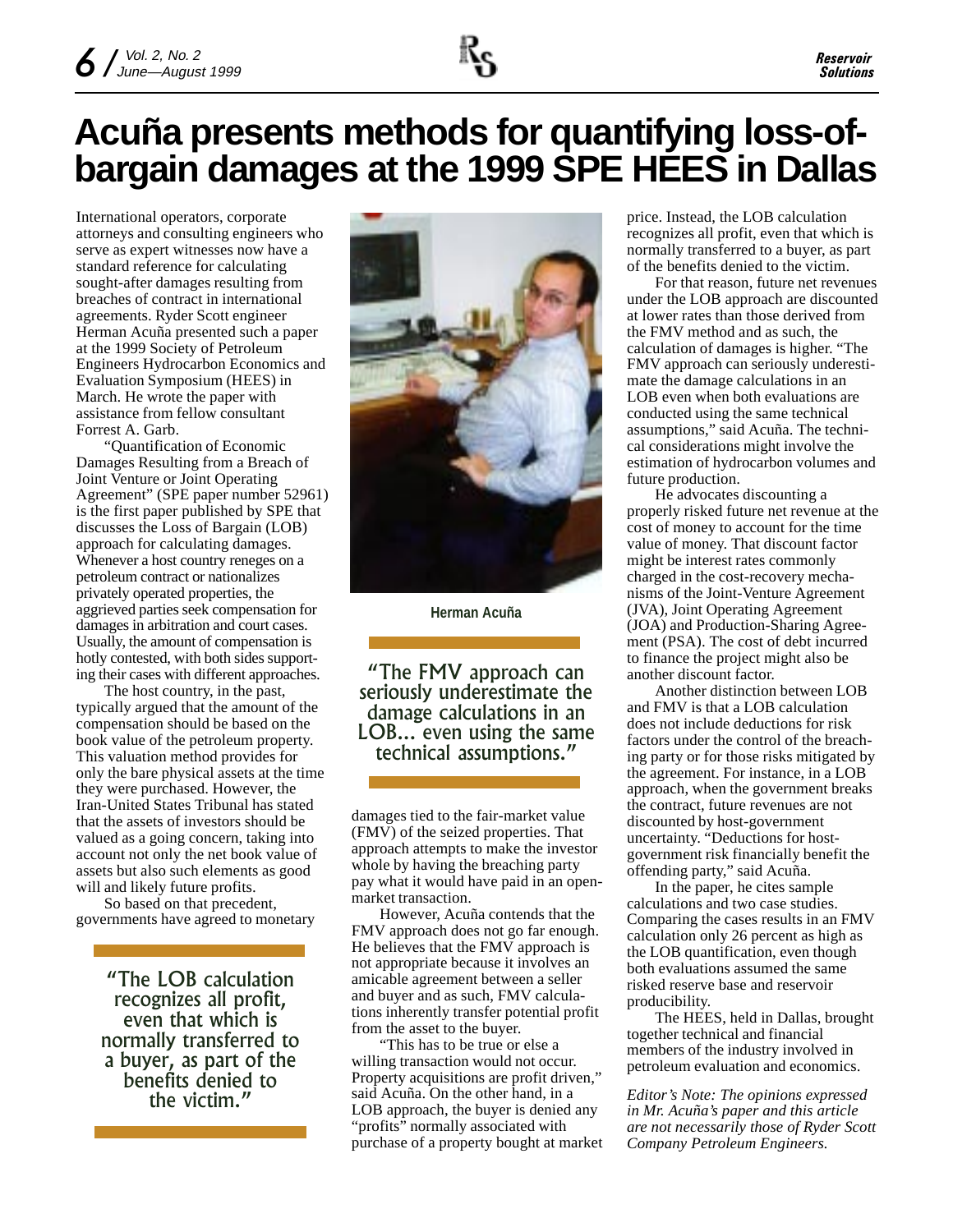

# **Thompson recalls thrills of bareback riding**



**Andy Thompson rides Little Joe in the Super Summer Rodeo at Invermere, British Columbia, in 1983. Smaller and lighter than the average bucking horse, Little Joe leaps vertically while Thompson leans back anticipating the shock of landing.**

Rodeo bareback rider Andy Thompson slowly made his way to the bucking chute on crutches, intent on taking another wild ride. A week before, a 1,000-pound bronco trampled Thompson after he was bucked off and his hand stuck in the riding grip. Still hobbled, he needed help from a traveling buddy.

Seconds before the markout (start of the horse and rider out of the chute), Thompson tried to get his swollen hand through the made-to-fit handhold, but it wouldn't squeeze through. So his partner used a pair of pliers to clamp down on the fingertips of Thompson's glove and pull his puffy hand through.

"Since I wasn't able to close my hand, I lasted only a few jumps outside the chute," Thompson said. "Those were my stupid kid days."

When the Calgary Stampede rodeo kicks off in early July, Thompson will be there like the rest of the crowd. But he'll have more appreciation of the roughstock events than the average fan, because Thompson rode bareback from the early to mid 1980s. He traveled around Alberta, British Columbia, Saskatchewan and the northern United States, entering several rodeos, sometimes three in one weekend, including novice bareback riding at the Calgary Stampede.

Thompson, now a member of the Ryder Scott Calgary engineering staff, almost turned professional, but thought better of it after considering the slim money-making prospects.

Rodeoing comes naturally to Albertans in rural hamlets. These hotbeds of talent produce sons and daughters who become national champion cowboys and cowgirls. So it's not surprising that Thompson as a youngster near Manyberries, Alberta, a hometown of rodeo champs, dreamed of riding into glory on the back of a bucking horse.

One of Thompson's grade-school pals was Brian Haraga, whose father was Arnold Haraga, a Calgary Stampede All-Around Champion. When they were 18 years old, Haraga convinced Thompson at the last minute to enter the local bullriding and bareback riding events.

Lacking the right equipment, Thompson had to improvise. As luck would have it, he drew a large bull and was barely able to tie Brian's steer-riding rope around the bull's girth. "I didn't last long on the bull," Thompson said.

The elder Haraga let Thompson use his old rigging for a bareback ride and helped cinch it to the horse. (The rigging has a handhold, similar to a suitcasehandle. A cinch with latigos is strapped to the rigging, holding it in place while encircling the girth of the horse.)

As Haraga tightened the cinch, a latigo broke, so he tied the cinch in a knot for Thompson, who was running out of time before the markout. "The knot held, but I was thrown off hard," he said.

Afterwards, Thompson bought good equipment, joined the Chinook Cowboys and Foothills Cowboys associations and practiced riding at a facility in Olds, Alberta. Getting hurt is just part of the sport, the riders say.

"My mom wasn't too impressed with

my rodeo activities. She didn't want me to do it, because of the danger, but my friends were all doing it," said Thompson.

A bull once kicked Thompson in the leg as he was trying to get away, but his closest brush with danger came when he got "hung up" riding bareback at a rodeo at Leduc, Alberta. He was thrown off a bucking horse and his hand stuck in the grip while the rigging slipped under the horse's front leg.

The spooked bronco dragged the husky Thompson around the arena like a rag doll for two laps, kicking and stomping his legs while the "pick-up" men unsuccessfully tried to slow up the horse enough to loosen the rigging and free him. Finally, the horse stepped down so hard on Thompson that his hand, by now bound even tighter, popped free.

"All the muscles in my legs were torn up and I was on crutches for four or five weeks," Thompson said. "The wrecks never discouraged me from riding because of the terrific feeling I got from making a good ride and placing."

In 1989, Thompson received a B.S. degree in petroleum engineering at New Mexico Institute of Technology. "Since it took longer to heal between rodeos, I quit riding to concentrate on my studies," he said. And his mother was quite happy.

*Editor's Note: Andy now makes informed, reasoned decisions for clients not the type he made as a youngster.*



**Andy Thompson at his Ryder Scott Calgary office this year.**